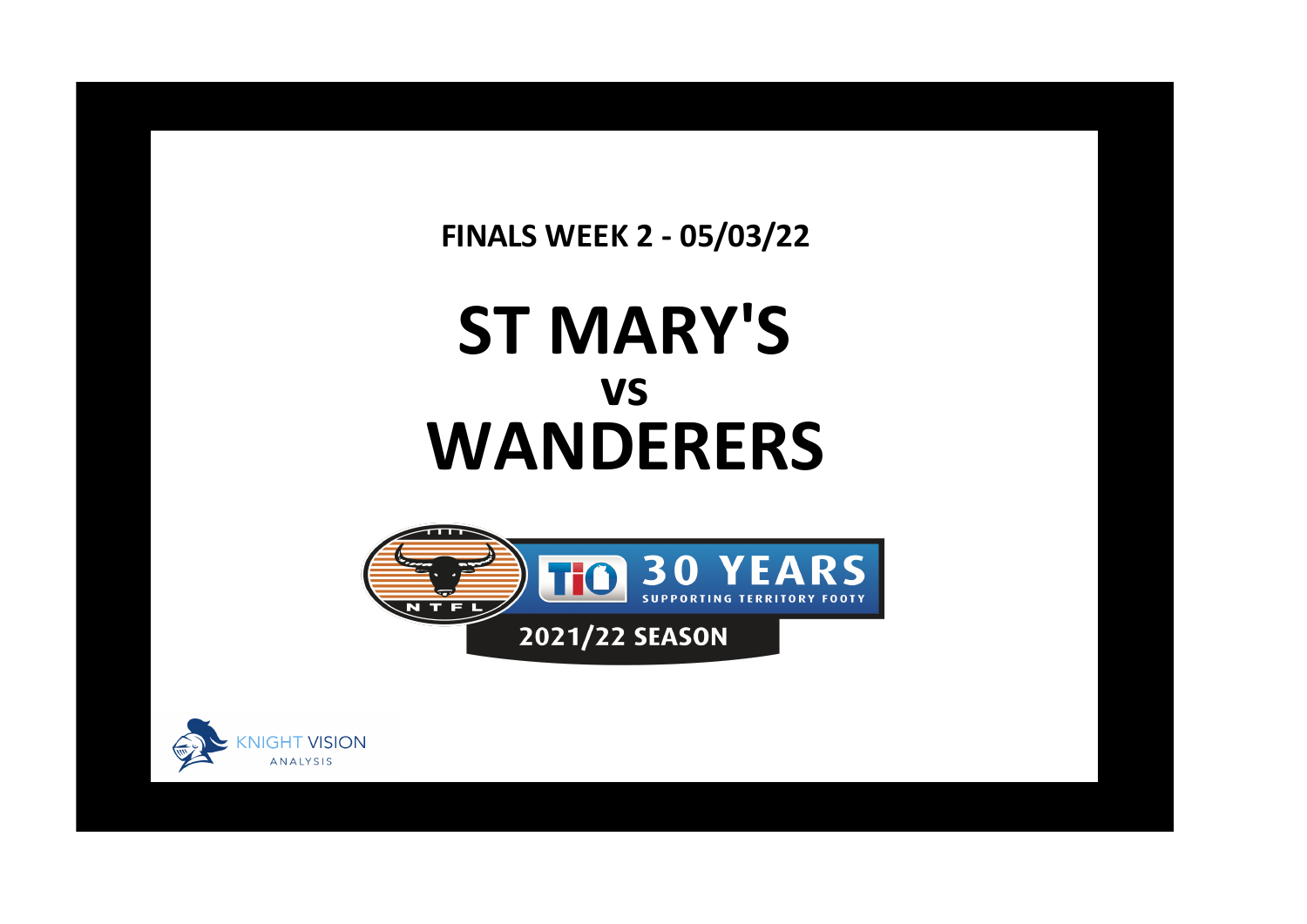|                         |                | <b>St Mary's</b>        |                |              |                          |                |                | <b>Wanderers</b> |                         |                | <b>Differential</b> |                |                |                |              |  |
|-------------------------|----------------|-------------------------|----------------|--------------|--------------------------|----------------|----------------|------------------|-------------------------|----------------|---------------------|----------------|----------------|----------------|--------------|--|
| Q1                      | Q <sub>2</sub> | Q <sub>3</sub>          | Q4             | <b>TOTAL</b> |                          | Q1             | Q <sub>2</sub> | Q <sub>3</sub>   | Q <sub>4</sub>          | <b>TOTAL</b>   | Q1                  | Q <sub>2</sub> | Q <sub>3</sub> | Q <sub>4</sub> | <b>TOTAL</b> |  |
| 54                      | 42             | 50                      | 56             | 202          | <b>Kicks</b>             | 39             | 55             | 33               | 35                      | 162            | $+15$               | $-13$          | $+17$          | $+21$          | $+40$        |  |
| 19                      | 22             | 30                      | 32             | 103          | <b>Handballs</b>         | 16             | 19             | 19               | 16                      | 70             | $+3$                | $+3$           | $+11$          | $+16$          | $+33$        |  |
| 73                      | 64             | 80                      | 88             | 305          | <b>Disposals</b>         | 55             | 74             | 52               | 51                      | 232            | $+18$               | $-10$          | $+28$          | $+37$          | $+73$        |  |
| 2.84                    | 1.91           | 1.67                    | 1.75           | 1.96         | <b>K:H Ratio</b>         | 2.44           | 2.89           | 1.74             | 2.19                    | 2.31           | $+0.40$             | $-0.99$        | $-0.07$        | $-0.44$        | $-0.35$      |  |
| 61%                     | 57%            | 66%                     | 66%            | 63%          | Kick Eff. %              | 59%            | 51%            | 36%              | 66%                     | 53%            | $+2%$               | $+6%$          | +30%           | $+0%$          | $+10%$       |  |
| 74%                     | 91%            | 73%                     | 84%            | 81%          | <b>Handball Eff. %</b>   | 75%            | 84%            | 63%              | 81%                     | 76%            | $-1%$               | $+7%$          | $+10%$         | $+3%$          | $+5%$        |  |
| 4                       | 5              | 4                       | 5              | 18           | <b>Clangers</b>          | 4              | 9              | 4                | $\mathbf{2}$            | 19             | $\mathbf{0}$        | $-4$           | $\mathbf{0}$   | $+3$           | $-1$         |  |
| 41                      | 21             | 34                      | 31             | 127          | <b>Cont. Poss</b>        | 31             | 32             | 23               | 21                      | 107            | $+10$               | $-11$          | $+11$          | $+10$          | $+20$        |  |
| 31                      | 45             | 45                      | 56             | 177          | <b>Unc. Poss</b>         | 24             | 39             | 24               | 31                      | 118            | $+7$                | $+6$           | $+21$          | $+25$          | $+59$        |  |
| 14                      | 20             | 17                      | 18             | 69           | <b>Marks</b>             | 14             | 17             | 3                | 13                      | 47             | $\mathbf{0}$        | $+3$           | $+14$          | $+5$           | $+22$        |  |
| 11                      | 19             | 16                      | 17             | 63           | <b>Unc. Marks</b>        | 10             | 14             | 3                | 12                      | 39             | $+1$                | $+5$           | $+13$          | $+5$           | $+24$        |  |
| 3                       | $\mathbf{1}$   | 1                       | 1              | 6            | <b>Cont. Marks</b>       | 4              | 3              | $\Omega$         | 1                       | 8              | $-1$                | $-2$           | $+1$           | $\mathbf{0}$   | $-2$         |  |
| 3                       | 8              | $\overline{2}$          | $\overline{2}$ | 15           | <b>Int. Marks</b>        | 4              | 5              | 0                | $\mathbf{1}$            | 10             | $-1$                | $+3$           | $+2$           | $+1$           | $+5$         |  |
| 3                       | $\overline{2}$ | $\overline{\mathbf{3}}$ | 4              | 12           | <b>F50 Marks</b>         | 1              | $\Omega$       | $\Omega$         | 1                       | $\overline{2}$ | $+2$                | $+2$           | $+3$           | $+3$           | $+10$        |  |
| 13                      | 19             | 20                      | 27             | 79           | <b>Handball Receives</b> | 9              | 15             | 12               | 11                      | 47             | $+4$                | $+4$           | $+8$           | $+16$          | $+32$        |  |
| 30                      | 17             | 29                      | 26             | 102          | <b>Groundball Gets</b>   | 23             | 23             | 19               | 19                      | 84             | $+7$                | $-6$           | $+10$          | $+7$           | $+18$        |  |
| 15                      | 11             | 5                       | 6              | 37           | <b>Hitouts</b>           | $\overline{2}$ | 4              | 9                | 7                       | 22             | $+13$               | $+7$           | $-4$           | $-1$           | $+15$        |  |
| 11                      | 5              | 10                      | 6              | 32           | <b>Clearances</b>        | 5              | 8              | 7                | 4                       | 24             | $+6$                | $-3$           | $+3$           | $+2$           | $+8$         |  |
| 13                      | $\overline{7}$ | 8                       | 11             | 39           | <b>Tackles</b>           | 11             | 6              | 17               | 11                      | 45             | $+2$                | $+1$           | $-9$           | $\mathbf{0}$   | $-6$         |  |
| 8                       | 13             | 12                      | 5              | 38           | <b>One Percenters</b>    | 10             | 5              | 6                | $\overline{\mathbf{z}}$ | 28             | $-2$                | $+8$           | $+6$           | $-2$           | $+10$        |  |
| 5                       | 10             | 6                       | 4              | 25           | <b>Spoils</b>            | 7              | 3              | 4                | 4                       | 18             | $-2$                | $+7$           | $+2$           | $\Omega$       | $+7$         |  |
| 10                      | 4              | 6                       | 5              | 25           | <b>Frees For</b>         | 5              | 11             | 5                | 5                       | 26             | $+5$                | $-7$           | $+1$           | $\bf{0}$       | $-1$         |  |
| 5                       | 11             | 5                       | 5              | 26           | <b>Frees Against</b>     | 10             | 4              | 6                | 5                       | 25             | $-5$                | $+7$           | $-1$           | $\bf{0}$       | $+1$         |  |
| 15                      | 10             | 16                      | 14             | 55           | <b>Inside 50s</b>        | 9              | 11             | 11               | 6                       | 37             | $+6$                | $-1$           | $+5$           | $+8$           | $+18$        |  |
| $\overline{\mathbf{z}}$ | 8              | 10                      | 4              | 29           | <b>Rebound 50s</b>       | 7              | 10             | 8                | 11                      | 36             | $\mathbf{0}$        | $-2$           | $+2$           | $-7$           | $-7$         |  |
| 53%                     | 30%            | 50%                     | 50%            | 47%          | Score / I50 %            | 44%            | 27%            | 18%              | 50%                     | 32%            | +9%                 | $+3%$          | +32%           | 0%             | $+15%$       |  |
| $\overline{\mathbf{z}}$ | $\mathbf 0$    | $\overline{\mathbf{z}}$ | 3              | 17           | Goals                    | $\overline{2}$ | 3              | 0                | $\overline{2}$          | $\overline{7}$ | $+5$                | $-3$           | $+7$           | $+1$           | $+10$        |  |
| 1                       | 3              | 1                       | 4              | 9            | <b>Behinds</b>           | 2              | $\Omega$       | 2                | 1                       | 5              | $-1$                | $+3$           | $-1$           | $+3$           | $+4$         |  |
| 43                      | 3              | 43                      | 22             | 111          | <b>Score</b>             | 14             | 18             | $\overline{2}$   | 13                      | 47             | $+29$               | $-15$          | $+41$          | $+9$           | $+64$        |  |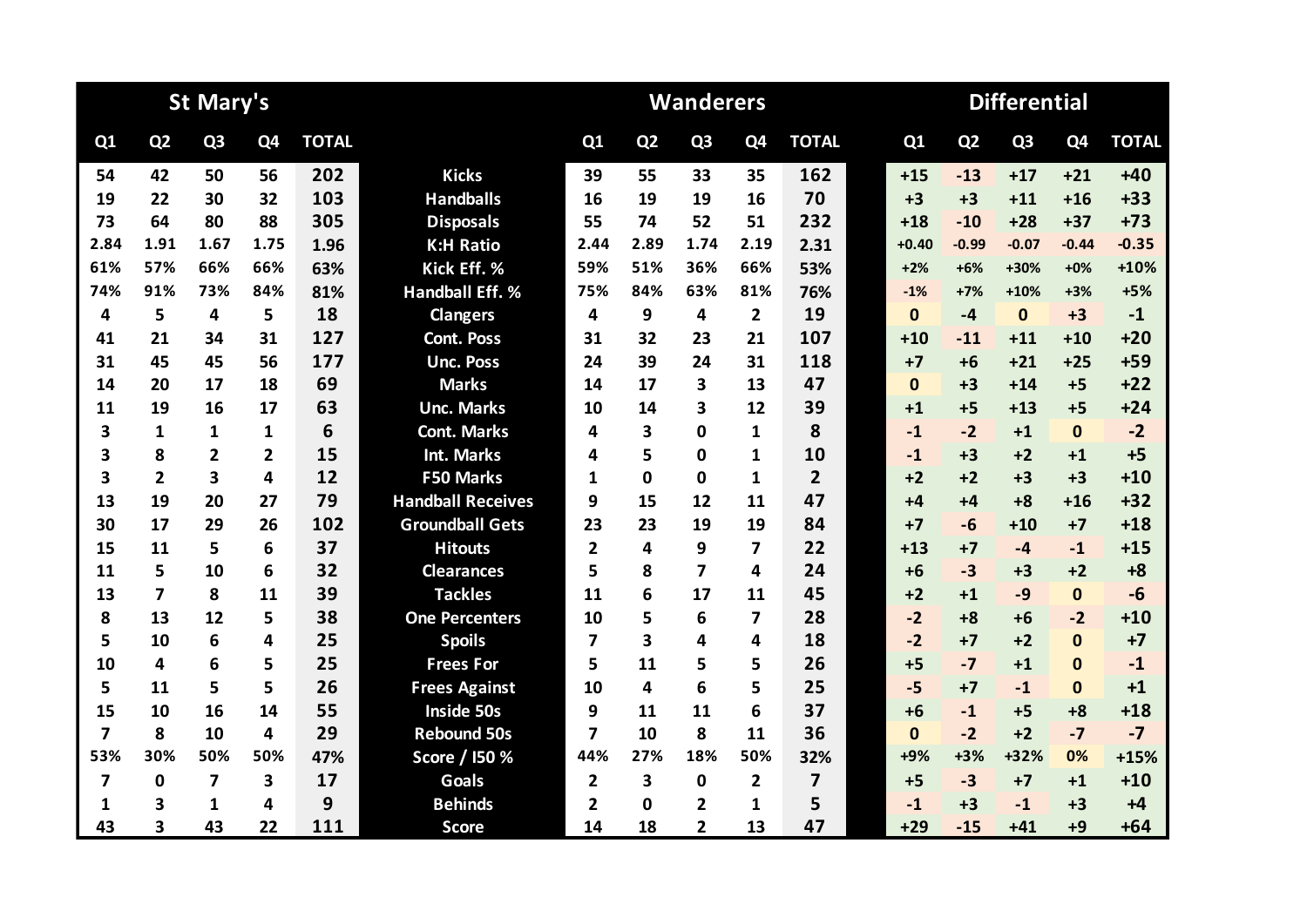| St Mary's            |     |       |       |             |             |    |       |       |       |       |      |      |            |    |             |       |            |    |       |           |    |                |            |                |       |              |           |
|----------------------|-----|-------|-------|-------------|-------------|----|-------|-------|-------|-------|------|------|------------|----|-------------|-------|------------|----|-------|-----------|----|----------------|------------|----------------|-------|--------------|-----------|
| <b>Player</b>        | К   | н     | D     |             | KE% HE% CLG |    | CP    | UP    | M     | UM    | CM   |      | IM F50M HR |    | GBG HO      |       | <b>CLR</b> | т  | 1%    | <b>SP</b> | FF | FA             | <b>I50</b> | <b>R50</b>     | G     | В            | <b>SA</b> |
| 04 N Paredes         | 18  | 14    | 32    | 50%         | 86%         | 2  | 17    | 15    | 7     | 7     | 0    | 1    | 0          | 7  | 15          | 0     | 9          | 3  | 0     | 0         | 2  | $\mathbf{1}$   | 9          | $\overline{2}$ | 1     | $\mathbf{1}$ | 0         |
| 17 J Smithson        | 19  | 6     | 25    | 74%         | 50%         | O  | 8     | 16    | 5     | 5     | 0    |      |            |    | 6           | 0     | 5          |    |       |           |    | 2              | 5          | 4              |       | 0            | 1         |
| 33 L Jellyman-Turner | 14  | 11    | 25    | 79%         | 91%         | 2  | 5     | 20    |       | 7     | 0    | 3    | 0          | 7  | 4           | 0     | 0          | 0  | 3     | 2         |    | 3              |            | 5              | 0     | 0            | 1         |
| 09 D Landt           | 20  | 4     | 24    | 45%         | 75%         | 1  | 9     | 13    | 1     | 1     | 0    | 0    | 0          | 8  | 8           | 0     | 4          | 3  |       | 0         |    | 2              | 6          | 4              | 0     | 0            | 0         |
| 40 J Kluske          | 17  | 5     | 22    | 59%         | 80%         | 0  | 11    | 9     | 3     | 3     | 0    | 0    | 0          | 3  | 9           | 0     | 3          | 3  | 0     | 0         | 5  | 0              | 5          | 0              | 4     | 1            | 3         |
| 34 A Heppell         | 14  | 6     | 20    | 50%         | 50%         | 2  | 9     | 11    | 2     | 2     | 0    | 2    | 0          | 8  |             | 0     | 4          | 4  | 3     | 2         |    | 1              | 8          | 1              | 1     | 0            | 2         |
| 05 K Parnell         | 13  | 3     | 16    | 85%         | 100%        | 1  | 3     | 13    | 8     | 8     | 0    | 1    |            | 2  | 2           | 0     |            | 2  | 2     | 2         | 2  | 2              | 2          | 1              | 0     | 0            | 0         |
| 12 J Salmon          | 14  | 2     | 16    |             | 64% 100%    | 1  | 6     | 11    | 4     | 4     | 0    | 0    | 3          | 4  |             | 0     | 0          | 6  |       | 1         | 2  | 2              | 4          | 0              | 5     | 2            | 1         |
| 14 J Robinson        | 5   | 9     | 14    | 40%         | 78%         | 1  | 6     | 8     | 3     | 2     | 1    | 1    | 1          | 5  | 4           | 1     | 1          | 0  | 4     | 1         | 2  | 1              | 1          | 0              | 0     | 0            | 2         |
| 22 G McMurtrie       | 9   | 3     | 12    | 56%         | 67%         |    | 4     |       | 3     | 3     | 0    |      | 0          | 4  |             | 0     | Ω          | 1  | 2     | 0         | 0  | 1              | 2          | 1              | 0     | 1            | 1         |
| 30 M Green           | 5   |       | 12    | 60%         | 86%         | 1  | 4     | 9     | 3     | 3     | 0    | 1    | 0          | 6  | 4           | 0     | 1          | 1  | 2     | 2         | 1  | 0              | 0          | 3              | 0     | 0            | 0         |
| 42 B Cooke           | 8   | 4     | 12    | 38%         | 100%        | 1  |       | 5     | 2     | 2     | 0    | 0    |            | 1  | 5           | 0     | 0          | 1  |       | 1         | 2  | 0              | 3          | 0              | 1     | 0            | 0         |
| 02 S Holna           | 8   | 3     | 11    |             | 75% 100%    | 0  | 4     | 7     | 4     | 4     | 0    | 2    | 0          | 2  | 4           | 0     | 0          | 0  |       | 7         | 0  | 0              | 0          | 3              | 0     | 0            | 0         |
| 11 N Yarran          | 6   | 4     | 10    | 83%         | 75%         | 2  |       | 5     | 1     | 0     | 1    | 0    | 0          | 2  | 6           | 0     | Ω          | 3  | 3     | 0         | 0  | 4              | 5          | 0              | 0     | 0            | 3         |
| 24 J Calder          | 6   | 4     | 10    | 67%         | 75%         | 0  | 8     | 2     | 4     | 1     | 3    | 0    | 4          | 1  | 4           | 0     | 0          | 0  | 1     | 1         | 1  | $\overline{2}$ | 0          | 0              | 3     | 2            | 2         |
| 31 Z Robinson        | 7   | 3     | 10    | 100% 100%   |             | 0  | 5     | 5     | 3     | 3     | 0    | 0    | 0          | 2  | 4           | 0     | 2          | 0  | 1     | 0         | 1  | 1              | 0          | 2              | 1     | 0            | 0         |
| 23 J Toa             | 3   | 4     | 7     | 100%        | 75%         | 1  | 2     | 5     | 2     | 2     | 0    | 1    | 0          | 2  | 2           | 18    | 0          | 7  | 2     | 2         | 0  | 0              | 0          | 0              | 0     | 0            | 0         |
| 27 G Gallus          | 4   | 3     | 7     |             | 100% 100%   | 0  | 4     | 3     | 2     | 2     | 0    | 1    | 0          | 1  | 4           | 0     | Ω          | 3  | 3     | 3         | 0  | 1              | 0          | 2              | 0     | 0            | 0         |
| 01 Jacob Long        | 2   | 4     | 6     | 100%        | 75%         | 0  | 2     | 4     | 0     | 0     | 0    | 0    | 0          | 2  | 2           | 0     | 1          | 1  | 0     | 0         | 0  | 0              | 1          | 0              | 0     | 0            | 1         |
| 06 S Edwards         | 6   | 0     | 6     |             | 17% #####   | 1  | 3     | 3     | 2     | 1     | 1    | 0    |            | 2  | 2           | 0     | 0          | 0  | 0     | 0         | 0  | 0              | 0          | 0              | 0     | 2            | 0         |
| 20 R Smith           | 4   | 2     | 6     | 50%         | 100%        | 1  | 2     | 5     | 3     | 3     | 0    | 0    | 0          | 2  | 1           | 18    | 1          | 0  | 0     | 0         | 1  | 2              | 3          | 1              | 0     | 0            | 0         |
| 26 H Labastida       | 0   | 2     | 2     | ##### 50%   |             | 0  | 1     | 1     | 0     | 0     | 0    | 0    | 0          | 1  | 1           | 0     | 0          | 0  | 0     | 0         | 0  | 0              | 0          | 0              | 0     | 0            | 0         |
|                      |     |       |       |             |             |    |       |       |       |       |      |      |            |    |             |       |            |    |       |           |    |                |            |                |       |              |           |
| <b>SMFC</b>          | 202 | 103   | 305   | 63%         | 81%         | 18 | 127   | 177   | 69    | 63    | 6    | 15   | 12         | 79 | 102         | 37    | 32         | 39 | 38    | 25        | 25 | 26             | 55         | 29             | 17    | 9            | 17        |
| <b>WAND</b>          | 162 | 70    |       | 232 53% 76% |             | 19 | 107   | 118   | 47    | 39    | 8    | 10   | 2          | 47 | 84          | 22    | 24         | 45 | 28    | 18        | 26 | 25             | 37         | 36             | 7     | 5            | 5         |
| <b>Differential</b>  | +40 | $+33$ | $+73$ | $+10%$      | +5%         | -1 | $+20$ | $+59$ | $+22$ | $+24$ | $-2$ | $+5$ | $+10$      |    | $+32$ $+18$ | $+15$ | $+8$       | -6 | $+10$ | $+7$      | -1 | $+1$           | $+18$      | $-7$           | $+10$ | +4           | $+12$     |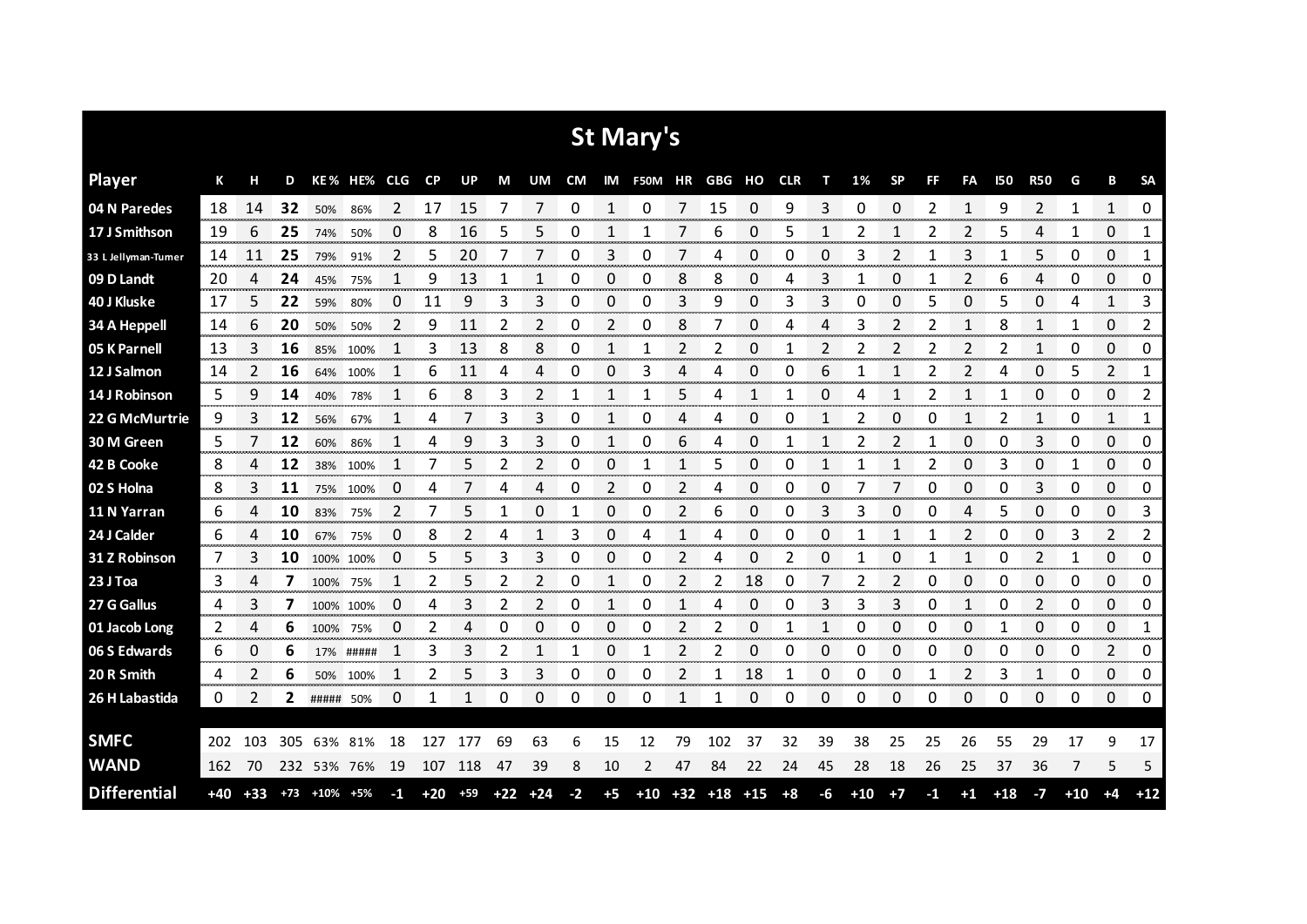|                        | <b>Wanderers</b> |                |       |             |           |      |                     |       |       |                |           |              |       |                |            |             |            |      |       |           |      |                |            |            |       |             |                       |
|------------------------|------------------|----------------|-------|-------------|-----------|------|---------------------|-------|-------|----------------|-----------|--------------|-------|----------------|------------|-------------|------------|------|-------|-----------|------|----------------|------------|------------|-------|-------------|-----------------------|
| <b>Player</b>          | К                | н              | D     |             | KE% HE%   | CLG. | <b>CP</b>           | UP.   | М     | UM             | <b>CM</b> | IM           | F50M  | ΗR             | <b>GBG</b> | но          | <b>CLR</b> | т    | 1%    | <b>SP</b> | FF   | FA             | <b>150</b> | <b>R50</b> | G     | В           | <b>SA</b>             |
| 10 M Totham            | 18               | 5              | 23    | 39%         | 80%       | 3    | 10                  | 10    | 3     | 3              | 0         | 0            | 0     | 7              | 8          | 0           |            | 5    | 3     | 1         | 2    | 0              | 4          | 0          | 1     | 0           | $\mathbf{1}$          |
| 24 B McLean            | 14               | 7              | 21    | 64%         | 57%       | 2    |                     | 14    | 3     | 3              | 0         | 1            | 0     | 5              | 6          | 0           | 1          | 4    |       |           | 2    | 1              | 0          | 8          | 0     | 0           | 0                     |
| 01 K Smith             | 13               | 7              | 20    | 62%         | 71%       | 1    | 6                   | 14    | 3     | 3              | 0         | 1            | 0     | 6              | 5          | 0           | 2          | 2    | 0     | 0         | 1    | 2              | 4          | 2          | 1     | 0           | 0                     |
| 25 B Newman            | 12               | 8              | 20    | 58%         | 100%      | 2    | 11                  | 8     | 4     | 3              | 1         | $\mathbf{1}$ | 0     | 4              | 6          | 12          | 3          | 1    | 4     | 4         | 4    | $\mathbf{1}$   | 1          | 4          | 0     | 0           | 0                     |
| 22 D Clee              | 10               | 8              | 18    | 30%         | 88%       | 3    | 10                  | 8     | 5     | 5              | 0         | $\mathbf{1}$ | 0     | 3              | 10         | 0           | 4          | 3    | 1     | 0         | 1    | 1              | 3          | 2          | 0     | 0           | 0                     |
| 06 B O'Connell         | 13               | 3              | 16    | 38%         | 67%       | 0    | 5                   | 10    | 3     | 2              | 1         | 1            | 0     | 7              | 4          | 0           | 0          | 6    | 0     | 0         |      | 2              | 4          | 2          | 0     | 0           | 0                     |
| 09 T Motlop            | -10              | 4              | 14    | 80%         | 75%       | 0    | 2                   | 12    | 4     | 4              | 0         | 0            | 0     | 4              | 2          | 0           | 0          | 0    | 0     | 0         | 1    | 0              | 3          | 1          | 0     | 0           | 0                     |
| 18 M Taylor            | 7                | 5              | 12    | 71%         | 100%      | 1    | 7                   | 4     | 1     | 0              | 1         | 1            | 0     | $\overline{2}$ | 4          | 0           | 0          | 2    | 8     | 6         | 4    | $\overline{2}$ | 1          | 6          | 0     | 0           | 0                     |
| 17 L Johnston          | -10              | 0              | 10    | 30%         | #####     | 1    | 5                   | 5     | 3     | 1              | 2         | 3            | 0     | 3              | 3          | 0           | 0          | 0    | 0     | 0         | 0    | 0              | 0          | 7          | 0     | 0           | 0                     |
| 07 S Thorne            | 7                | 2              | 9     | 43%         | 100%      | 2    | 5                   | 6     | 4     | 4              | 0         | 0            | 1     | 1              | 4          | 1           | 1          | 2    |       | 1         |      | 3              | 4          | 0          | 2     | 0           | 0                     |
| <b>30 D Shillabeer</b> | 8                | 1              | 9     | 50%         | 0%        |      | 4                   | 4     | 3     | 2              |           | 0            | 0     | 1              | 3          | 0           |            | 0    |       | 1         | 0    | 1              | 5          | 0          | 1     | 1           | 1                     |
| 03 J Tipiloura         | 6                | $\overline{2}$ | 8     | 50%         | 0%        | 0    | 4                   | 3     | 0     | 0              | 0         | 0            | 0     | 1              | 4          | 1           | 0          | 2    |       | 0         | 1    | 1              |            | 0          | 1     | 0           | 1                     |
| 08 K Fejo              | 8                | 0              | 8     |             | 50% ##### | 0    | 3                   | 4     | 3     | 2              | 1         | 0            | 0     | 1              | 2          | 0           |            | 3    |       | 0         | 0    | 1              | 4          | 1          | 0     | 1           | 0                     |
| 35 Matthew Motlop      | 5                | $\overline{2}$ | 7     | 40%         | 100%      |      | 8                   | 0     | 0     | 0              | 0         | 0            | 0     | 0              | 8          | 0           | 3          | 3    |       | 1         | 0    | $\mathbf{1}$   |            | 0          | 0     | 0           | 0                     |
| 02 J Erlandson         | 3                | 3              | 6     | 0%          | 33%       | 0    | 4                   | 2     | 0     | 0              | 0         | 0            | 0     | 1              | 4          | 0           | 0          | 0    | 0     | 0         | 0    | 0              |            | 0          | 0     | 0           | 0                     |
| 11 V Tassone           | 2                | 4              | 6     |             | 100% 100% | 0    | 6                   | 0     | 0     | 0              | 0         | 0            | 0     | 0              | 5          | 0           |            |      | 0     | 0         | 1    | $\mathbf{1}$   | 0          | 0          | 0     | 0           | 0                     |
| 13 Brenton Motlop      | 4                | 2              | 6     | 75%         | 50%       | 0    | 1                   | 4     | 2     | $\overline{2}$ | 0         | 1            | 0     | 1              | 0          | 0           | 0          | 2    | 0     | 0         | 1    | 1              | 0          | 1          | 0     | 0           | 0                     |
| 14 Joel Cubillo        | 5                | 1              | 6     |             | 80% 100%  | 1    | 1                   | 5     | 5     | 5              | 0         | 0            | 0     | 0              | 1          | 0           | 0          | 3    |       | 1         | O    | 2              |            | 0          | 0     | 0           | 1                     |
| 04 Jerome Motlop       | 1                | 3              | 4     | 100%        | 67%       | 0    | 2                   | 2     | 0     | 0              | 0         | 0            | 0     | 0              | 2          | 0           | 0          | 3    | 2     | 0         | 3    | 4              | 0          | 2          | 0     | 0           | 0                     |
| 05 S Bates             | 1                | 1              | 2     |             | 100% 100% | 0    | 2<br>nanan <b>a</b> | 0     | 0     | 0              | 0         | 0            | 0     | 0              | 1          | 0<br>manan. | 0          | 1    | ŋ     | 0         | 1    | 0              | 0          | 0          | 1     | 0<br>an ana | 0<br><b>TOTAL CON</b> |
| 28 L Patrick           | 1                | 1              | 2     | 100% 100%   |           | 0    | 2                   | 0     | 1     | 0              | 1         | 0            | 1     | 0              | 1          | 0           | 0          | 1    | 1     | 1         | 0    | 0              | 0          | 0          | 0     | 0           | 1<br>an an an         |
| 33 J Adams             | 1                | 1              | 2     | 0%          | 0%        |      | 2                   | 0     | 0     | 0              | 0         | 0            | 0     | 0              | 1          | 8           | 0          | 1    | 1     | 1         | 2    | 0              | 0          | 0          | 0     | 0           | 0                     |
|                        |                  |                |       |             |           |      |                     |       |       |                |           |              |       |                |            |             |            |      |       |           |      |                |            |            |       |             |                       |
| <b>WAND</b>            | 162              | 70             |       | 232 53%     | 76%       | 19   | 107                 | 118   | 47    | 39             | 8         | 10           |       | 47             | 84         | 22          | 24         | 45   | 28    | 18        | 26   | 25             | 37         | 36         |       | 5           | 5                     |
| <b>SMFC</b>            | 202              | 103            |       | 305 63% 81% |           | 18   | 127                 | 177   | 69    | 63             | 6         | 15           | 12    | 79             | 102        | 37          | 32         | 39   | 38    | 25        | 25   | 26             | 55         | 29         | 17    | 9           | 17                    |
| <b>Differential</b>    | -40              | $-33$          | $-73$ | $-10%$      | $-5%$     | $+1$ | $-20$               | $-59$ | $-22$ | $-24$          | $+2$      | -5           | $-10$ | $-32$          | $-18$      | $-15$       | -8         | $+6$ | $-10$ | $-7$      | $+1$ | -1             | $-18$      | $+7$       | $-10$ | $-4$        | $-12$                 |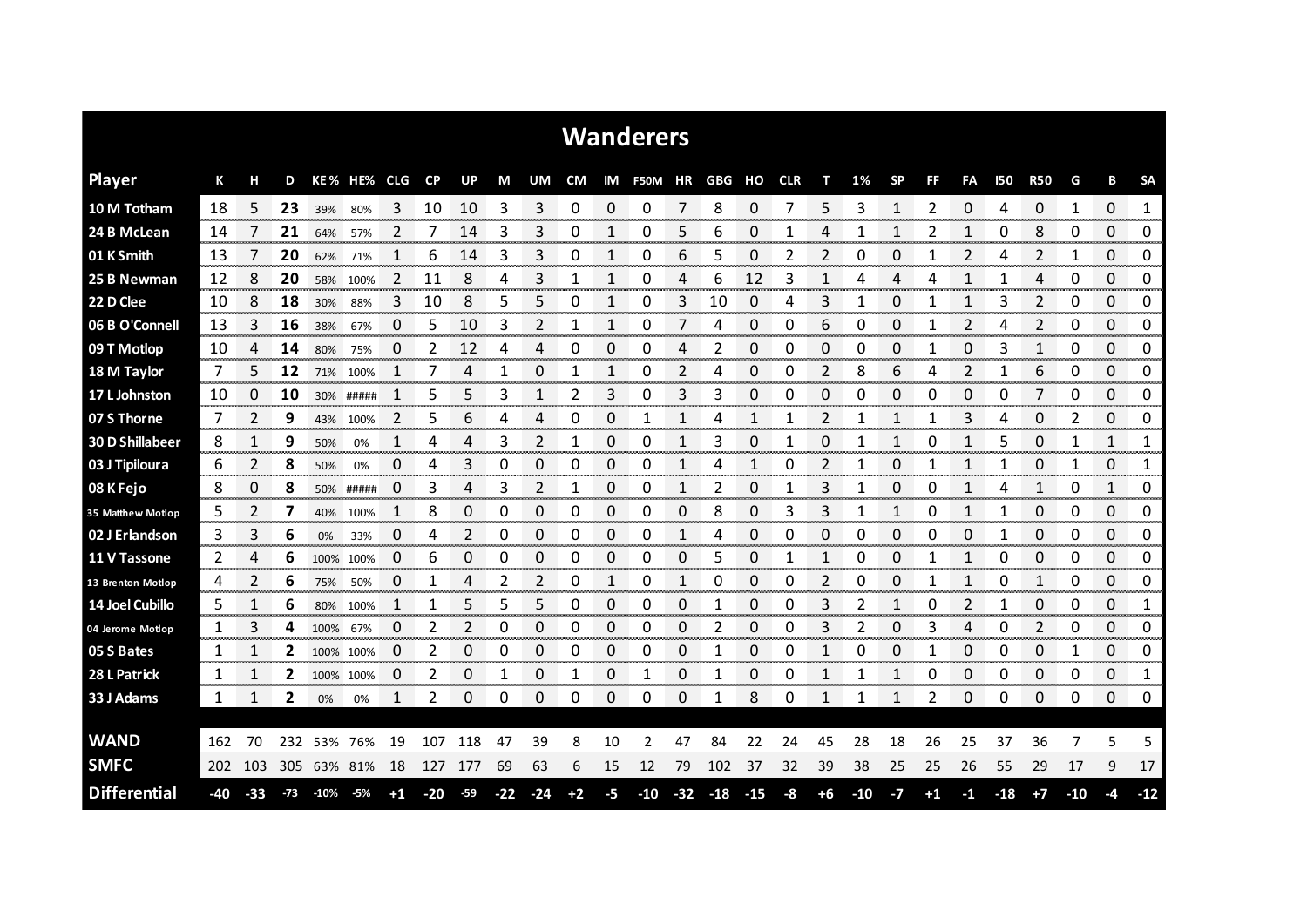|                        | <b>Score Sources</b> |             |  |  |  |  |  |  |  |  |
|------------------------|----------------------|-------------|--|--|--|--|--|--|--|--|
|                        | <b>SMFC</b>          | <b>WAND</b> |  |  |  |  |  |  |  |  |
| <b>Turnover</b>        | 9.5.59               | 5.2.32      |  |  |  |  |  |  |  |  |
| <b>Stoppage</b>        | 8.4.52               | 2.3.15      |  |  |  |  |  |  |  |  |
| <b>Kick In</b>         | 0.0.0                | 0.0.0       |  |  |  |  |  |  |  |  |
| <b>TOTAL</b>           | 17.9.111             | 7.5.47      |  |  |  |  |  |  |  |  |
|                        | Defensive 50         |             |  |  |  |  |  |  |  |  |
| <b>Turnover</b>        | 3.1.19               | 4.1.25      |  |  |  |  |  |  |  |  |
| <b>Stoppage</b>        | 1.0.6                | 0.0.0       |  |  |  |  |  |  |  |  |
| <b>Kick In</b>         | 0.0.0                | 0.0.0       |  |  |  |  |  |  |  |  |
| <b>TOTAL</b>           | 4.1.25               | 4.1.25      |  |  |  |  |  |  |  |  |
|                        | <b>Midfield</b>      |             |  |  |  |  |  |  |  |  |
| <b>Turnover</b>        | 5.2.32               | 1.1.7       |  |  |  |  |  |  |  |  |
| <b>Centre Bounce</b>   | 4.2.26               | 0.1.1       |  |  |  |  |  |  |  |  |
| <b>B/ARC Stoppages</b> | 2.0.12               | 2.1.13      |  |  |  |  |  |  |  |  |
| <b>TOTAL</b>           | 11.4.70              | 3.3.21      |  |  |  |  |  |  |  |  |
|                        | <b>Forward 50</b>    |             |  |  |  |  |  |  |  |  |
| <b>Turnover</b>        | 1.2.8                | 0.0.0       |  |  |  |  |  |  |  |  |
| <b>Stoppage</b>        | 1.2.8                | 0.1.1       |  |  |  |  |  |  |  |  |
| <b>TOTAL</b>           | 2.4.16               | 0.1.1       |  |  |  |  |  |  |  |  |